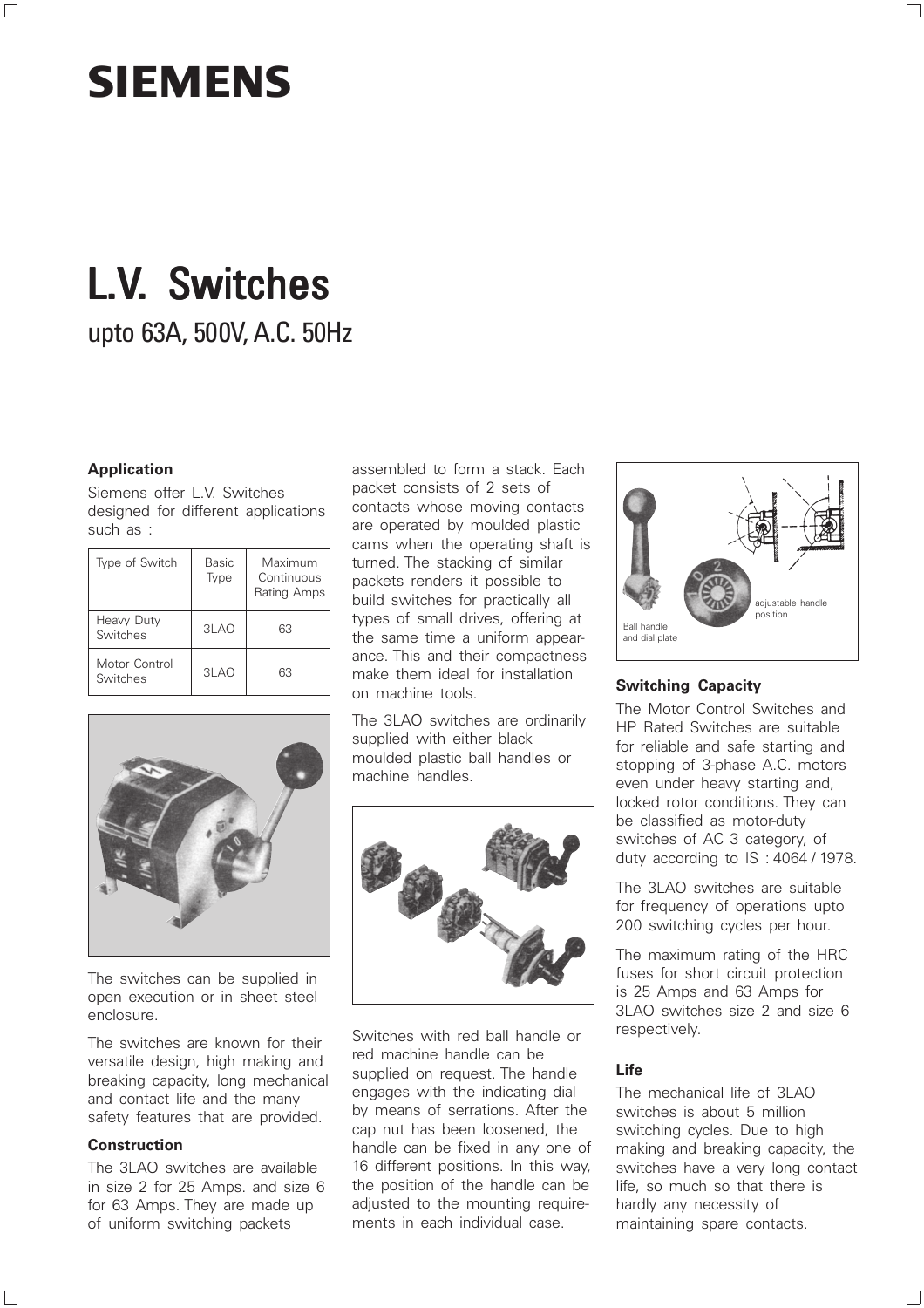### **Connection**

 $\overline{\Gamma}$ 

The terminals of 3LAO switches are easily accessible, being arranged in tiers in the upper part of the switches and are designed for connecting straight wire ends by means of arched spring washers. There is no need to prepare the lead ends (e.g. eye bending) or to remove the terminal screws entirely for making the connections. The switch screws have only to be loosened and the bare wire ends put under the terminal washers



are clamped tight. The terminal washers are so designed that 2 conductors of equal or different cross-sections upto 4 sq. mm. for size 2 and 16 sq. mm. for size 6, can be connected on the terminal. Fine stranded conductors should preferably be connected by means of end sleeves (no soldering). For conductors of higher cross section, special intermediate copper pieces (ICP) should be used.

| <b>Motor Control Switches</b>                             |                                                            |                                          |                                |                                      |                                   |  |
|-----------------------------------------------------------|------------------------------------------------------------|------------------------------------------|--------------------------------|--------------------------------------|-----------------------------------|--|
|                                                           | Max.<br>permissible                                        |                                          | No. of<br>switching<br>packets | Executions                           |                                   |  |
| Description                                               | rated<br>motor output<br>at 415V<br>3-phase<br>50 Hz<br>kW | Continuous<br>current<br>rating<br>Amps. |                                | Open<br>Type                         | In Sheet steel<br>housing<br>Type |  |
| On-Off Switch                                             | 7.5<br>30                                                  | 25<br>63                                 | 2<br>$\overline{2}$            | $3LAO$ 201 - 1YA<br>3LAO 601 - 1YB   | 3LAO 221 - 1YA<br>3LAO 621 - 1YB  |  |
| System<br>Selector Switch                                 | 5.5<br>30                                                  | 25<br>63                                 | 3<br>3                         | 3LAO 202 - 1YA<br>3LAO 602 - 1YB     | 3LAO 222 - 1YA                    |  |
| Reversing<br>Switch                                       | 5.5<br>30                                                  | 25<br>63                                 | 3<br>3                         | $3LAO$ 203 - 1YA<br>3LAO 603 - 1YB   | 3LAO 223 - 1YA                    |  |
| Star-Delta<br>Switch                                      | 12<br>30                                                   | 25<br>63                                 | $\overline{4}$<br>4            | $3LAO$ $204 - 5YA$<br>3LAO 604 - 1YB |                                   |  |
| Two Speed Pole<br>Changing Switch<br>(Separate windings)  | 5.5                                                        | 25                                       | 3                              | 3LAO 205 - 2YA                       |                                   |  |
| Two speed Pole<br>Changing Switch<br>(Dahlander windings) | 5.5                                                        | 25                                       | 4                              | 3LAO 205-1YA                         |                                   |  |
| Reversing Pole<br>Changing Switch<br>(Dahlander windings) | 5.5                                                        | 25                                       | 6                              | $3LAO$ $205 - 3YA$                   |                                   |  |

### Heavy Duty Switches

The Heavy Duty Switches find application in the distribution networks for general control of feeders. The heavy duty switches are described in IS:4064-1978, according to which they are capable of making and breaking 3 times the rated current at a rated voltage, and at a power factor of 0.35. Many industrial installations today run at a low power factor, and only heavy duty switches can make and break such circuits with absolute safety and with long contact life.

### **2 & 4 poles Switches**

| No.<br>of Poles | Rated<br>Current<br>Amps. | Open<br>Type   |  |
|-----------------|---------------------------|----------------|--|
| 2               | 25                        | 3LAO 205 - 4YA |  |
|                 | 63                        | 3LAO 605 - 1YB |  |
| 4               | 25                        | 3LAO 205 - 5YA |  |
|                 | 63                        | 3LAO 605 - 2YB |  |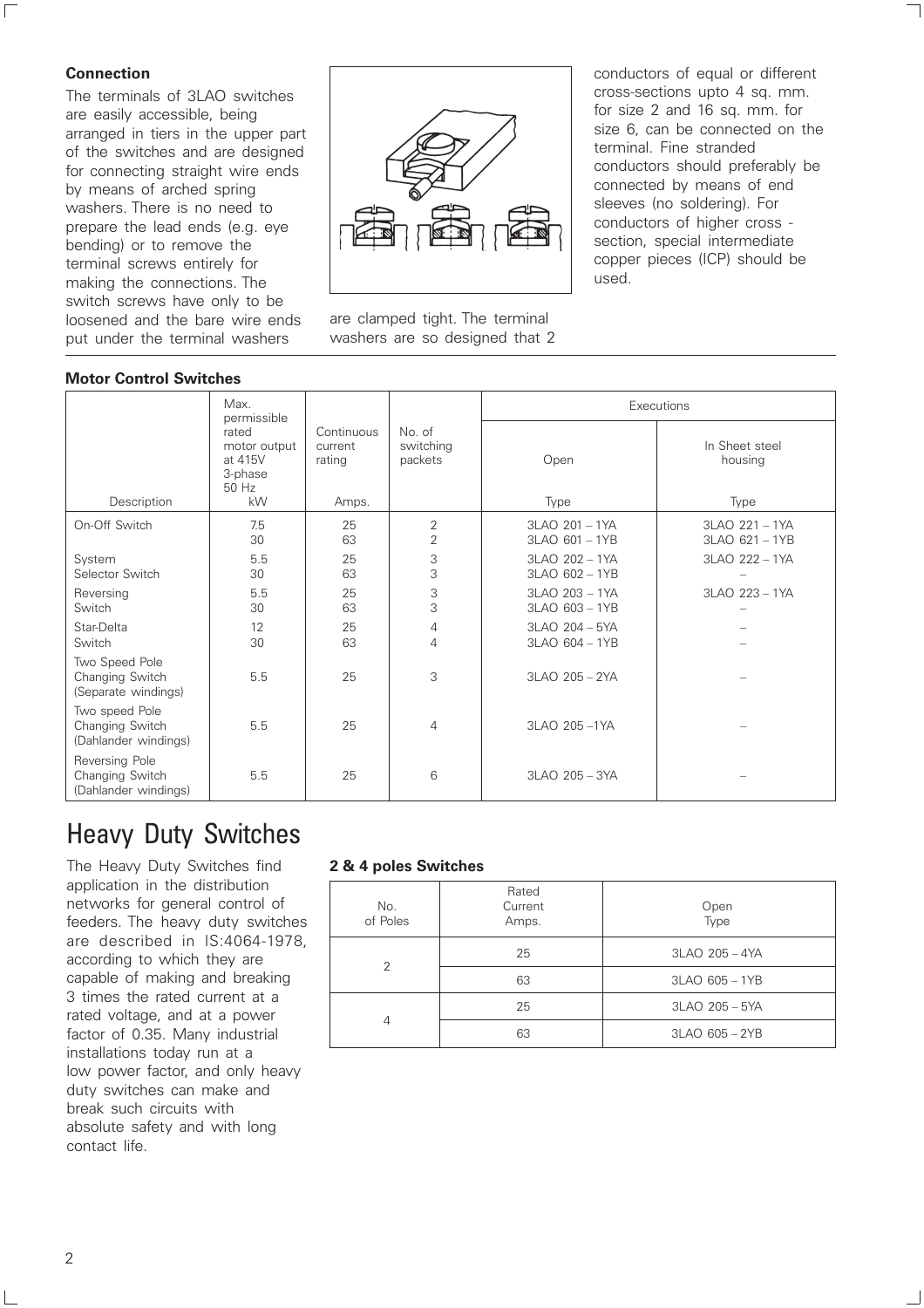### Accessories **Protective Cover** Protective Cover

 $\overline{\Gamma}$ 



### **Wing Knobs**

The 3LAO switches can also be used with a standard wing knob or a double wing knob. These knobs occupy very little space and can be used with advantage when 3LAO switches are mounted on switchboards, control boards, etc.

### **Door Interlocking**

The 3LAO 'ON-OFF' switches with a side drive can be used with an interlocking hook at the end of the shaft, so that it is possible to interlock the hinged door of a housing. The door can then be opened only when the switch is in the 'OFF' position.

#### **Front Drive**

The 3LAO switches can be used



with a detachable front drive. This facility is useful for installations where space saving front-ofboard operation is advantageous.

The drive can be supplied with the facility of door interlock.

The switches can be used with a transparent protective cover to prevent accidental contact with the live terminals.

#### **Locking Discs**

The switches can be used with



two locking discs which enable the switch to be locked either in 'ON' or 'OFF' or both positions with the

help of a padlock. As

a matter of fact, upto 3 padlocks can be provided. This prevents operation of the switch without proper consent of the person concerned - an essential safety protection for maintenance work or for feeders involving remote control.

### **Dimensions (in mm)**